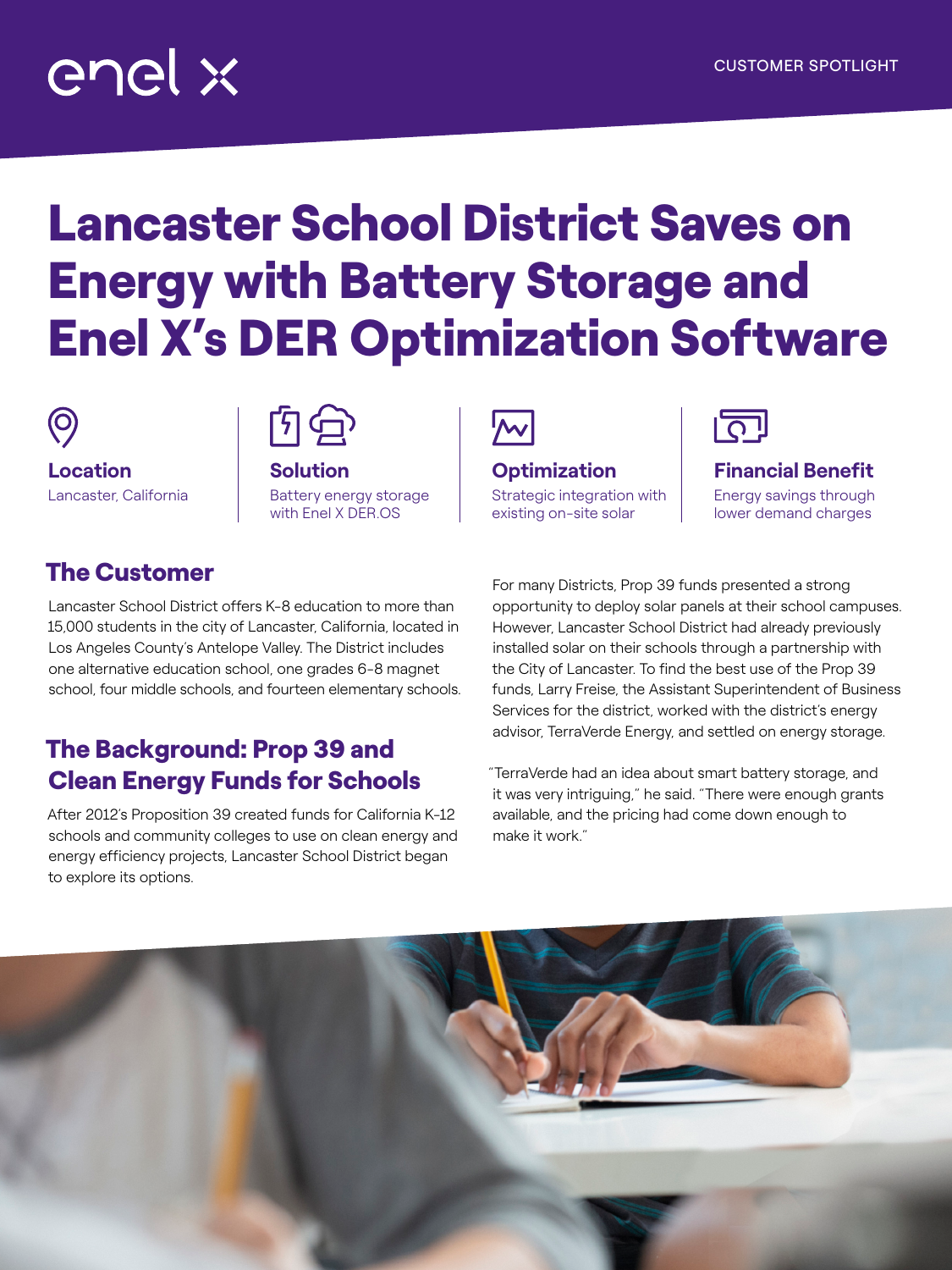## The Solution: Battery Storage With Optimization Software

Lancaster School District engaged Enable Energy, a BayWa r.e. solar and storage EPC company, to develop, engineer, and install batteries for 10 school sites, while Enel X contributed its DER Optimization Software (DER.OS) to the project and is providing ongoing maintenance and operations services for the District.

Enel X has partnered with Enable Energy on several solarplus-storage projects. Todd Lindstrom, COO of Enable Energy, noted that, "Enel X's reach and resources greatly enhanced our ability to execute this exciting project for the Lancaster School District, making it a successful installation at 10 sites simultaneously."

DER.OS automates battery operations to maximize energy savings by using predictive algorithms to forecast future energy needs and prices, while managing participation in any energy programs. Freise said he's been impressed with Enel X's software so far.

"It's cool software," Freise said. "I can't wait to show the School Board how it graphs everything. It shows how, as the sun's rising, our solar generation is rising. Then when students arrive, the usage is rising, but then the graph shows how usage gets shaved off [by the battery]. I can point to that and say 'There's the battery right there—the battery kicked in and is saving us money.'"

Enable installed the batteries just as remote learning was going into effect during the coronavirus pandemic. They were able to leverage the absence of staff and students to install the batteries with minimal disruptions to the facilities. "The installation of the batteries was pretty seamless at the school sites," Freise said. "Right as Enable started installing the batteries, we shut down for COVID. We didn't have students or most of the staff on campus—I don't even think most of the teachers know what's inside the box. Yet it creates this huge capability for battery storage."

Freise noted that TerraVerde Energy had been "fantastic" to work with as well—"they've been very responsive and represented us well."



This screenshot of Enel X's DER.OS software shows electricity usage at Lancaster School District's Desert View Elementary. At the highlighted moment, 11:40 AM on a Monday, the **building demand** is represented by the black dotted line, at 32 kW. But the site's **meter** (the blue line) is at -1kW, indicating that the building is drawing no electricity from the grid. That's because on-site solar panels, represented in yellow, are contributing 125 kW, significantly more than the 32 kW the building is using. Because there is excess solar energy available, the on-site battery (in green) is using 92 kW of the solar to charge, leaving the site's meter at -1 kW. Later in the night, when on-site solar stops producing and energy prices in California are higher (as seen in the charts of \$/kW and \$/kWh), the battery discharges that stored energy so that the building can avoid using energy from the grid.